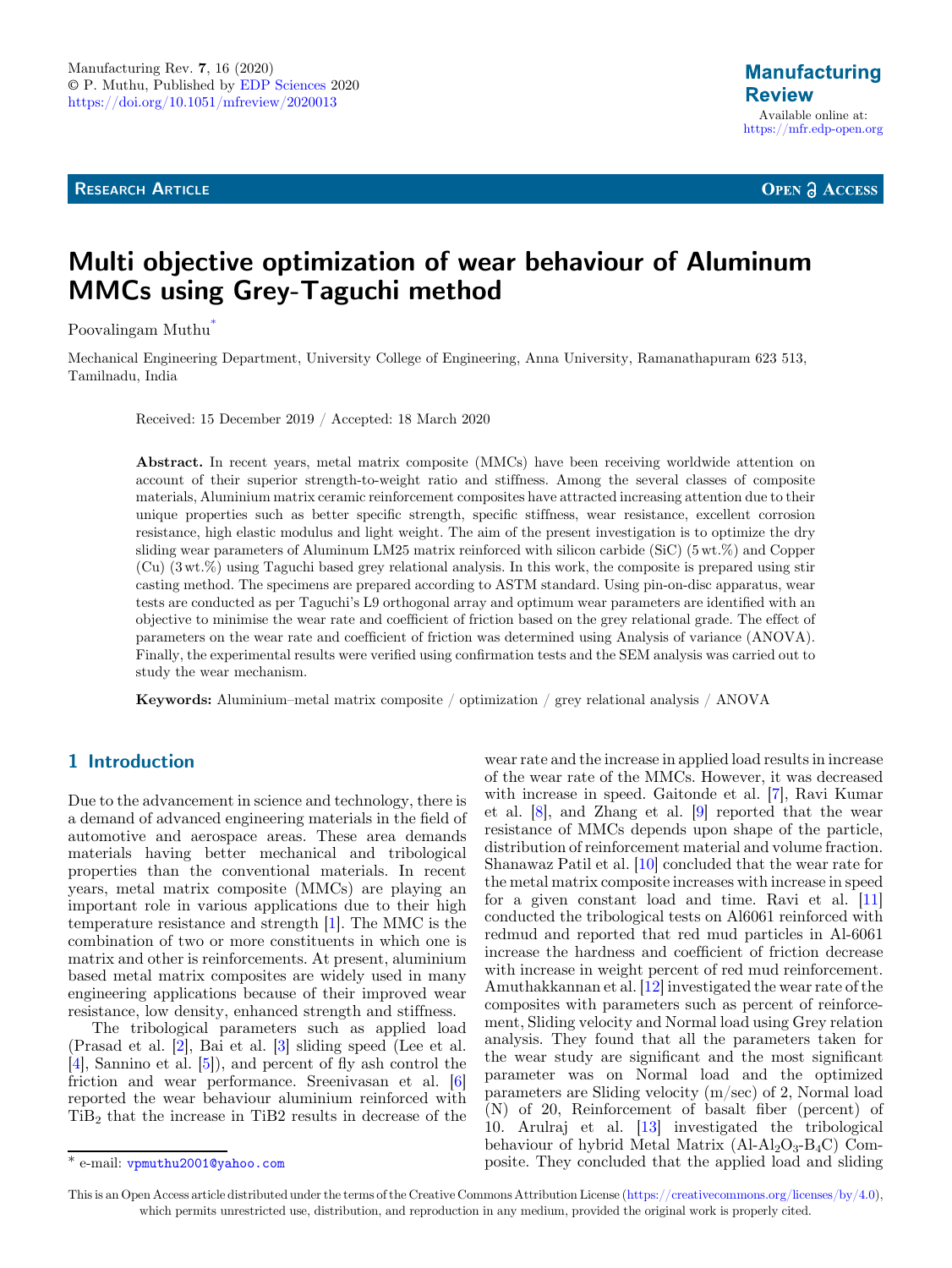velocity were important parameters followed by time duration on wear rate. Bhaskar et al. [\[14](#page-6-0)] investigated the wear behaviour of Al2024 reinforced with beryl particulate MMC's. They find that wear rate and coefficient of friction of Al2024 and the composites decreases with increase in sliding speed up to  $3 \text{ m/s}$  for a load of 40 N, after that wear rate and coefficient of friction slightly increases as the sliding speed increases. Ahemad et al. [[15\]](#page-6-0) studied the tribological behaviour of LM25 reinforcement with SiC that the wear rate varies linearly with normal load. Also, they Narayan et al. [\[16\]](#page-6-0) studied the wear behaviour of LM4 (Al-Si5Cu3)-T6/LM6 (Al-Si12)-M using Taguchi Approach. They concluded that the wear rate of LM6-M alloy increases with increase in percentage of silicon than LM4-T6 alloy. Akhlaghi et al. [\[17,18](#page-6-0)] studied the tribological behaviour of SiC and Gr reinforced Al6061. They find that the wear rate of the prepared composite increases with increase of SiC. Sanjeev Das et al. [\[19](#page-7-0)] studied the abrasive wear of Al-Cu alloy with alumina and Zircon sand particles and concluded that wear resistance of the composite increases with the addition of alumina and zircon particles. Ranganath et al. [\[20](#page-7-0)] investigated that the wear resistances of Al6061 reinforced with garnet particles. They reported that the wear rate of Garnet particle reinforced composites is more than the unreinforced alloy specimens and the wear rate decreased with increasing garnet content. Also they found that the increase in applied load increases the wear rate of the composites as well as the matrix alloy. Umanath et al. [\[21](#page-7-0)] investigated the wear behaviour of Al6061reinforced with SiC and Al2O3 hybrid metal matrix composites. They reported that the wear resistance of the 5 percent hybrid composite is poorer than that of the 15 percent composite. In the present investigation, an attempt has been made to determine best parameters such as load, sliding velocity and sliding distance to optimize the wear rate and coefficient of friction (COF) simultaneously using Grey Taguchi method. The optimized parameters were then verified through a confirmation experiment. Finally, the worn out surfaces and wear mechanism of the matrix composites were studied using SEM.

## 2 Experimental procedures

### 2.1 Materials and methods

In this investigation, LM25 was used as a matrix material. Silicon carbide and copper were used as reinforcements. The chemical composition of the LM25 in weight percent is given in Table 1. The silicon carbide particle size ranges from 30 to 40 microns. The composite with 5 wt.% of SiC particles and 3 percent Cu was fabricated by the mechanical stir casting technique. Weighed amount of LM25 was melted at  $850^{\circ}$ C in an electric resistance furnace using a graphite crucible. Before adding SiC and Cu particulates to LM25, they were preheated to a temperature of about 350 °C. Then they were added to the molten metal at 850 °C and stirred continuously for uniform distribution. The stirring was done at 750 rpm for 7–9 min. Then the molten material was poured into a permanent metallic mould and allowed to solidify. After solidification,

| Composition | Percentage $(\%)$ |  |  |
|-------------|-------------------|--|--|
| Si          | $6.5 - 7.5$       |  |  |
| Fe          | 0.5               |  |  |
| Cu          | 0.1               |  |  |
| Mn          | 0.3               |  |  |
| Mg          | $0.2 - 0.6$       |  |  |
| Pb          | 0.1               |  |  |
| Ni          | 0.1               |  |  |
| $\rm Zn$    | 0.1               |  |  |
| Sn          | 0.05              |  |  |
| Ti          | 0.2               |  |  |
| Al          | balance           |  |  |

**Table 1.** Chemical composition of LM25 (in weight  $\%$ ).

Table 2. Input process parameters with their values at three levels.

| Factors                  | Level 1 | Level 2 | Level 3 |
|--------------------------|---------|---------|---------|
| Load(N)                  | 10      | 20      | 30      |
| Sliding velocity $(m/s)$ | 2.0     | 2.4     | 2.7     |
| Sliding distance $(m)$   | 1000    | 1150    | 1300    |

the cast samples were taken away from the mould and machined to a dimensions of 10 mm in diameter and 30 mm in length as per ASTM G99-95 (2010).

## 2.2 Plan of experiment

The Taguchi design method was developed by Dr. Genichi Taguchi. It is a simple and robust technique for optimizing the process parameters. In this method, load, sliding velocity and sliding distance are taken as main process parameters input parameters and the experiment is performed as per L9 orthogonal array. The levels of various input process parameters according to the L9 orthogonal array for the experiments are shown in Table 2.

The signal-to-noise ratio is a logarithmic function used to optimize the process or product design, minimizing the variability. In general, signal to noise  $(S/N)$  ratio  $(\eta, dB)$ represents quality characteristics for the observed data in the Taguchi design of experiments. There are 3 signal-tonoise ratios of common interest for optimization of Static Problems. They are lower-the-better, higher-the-better and nominal-the better. The S/N ratio with lower-thebetter characteristics (wear rate, coefficient of friction etc.,) can be calculated using equation (1)

$$
\eta_{ij} = -10\log\left(\frac{1}{n}\right)\sum_{j=1}^{n} y_{ij}^2
$$
\n(1)

where  $\eta_{ij}$  is the j<sup>th</sup> S/N ratio of the i<sup>th</sup> experiment,  $y_{ij}$  is the i<sup>th</sup> experiment at the j<sup>th</sup> test, *n* is the total number of the tests.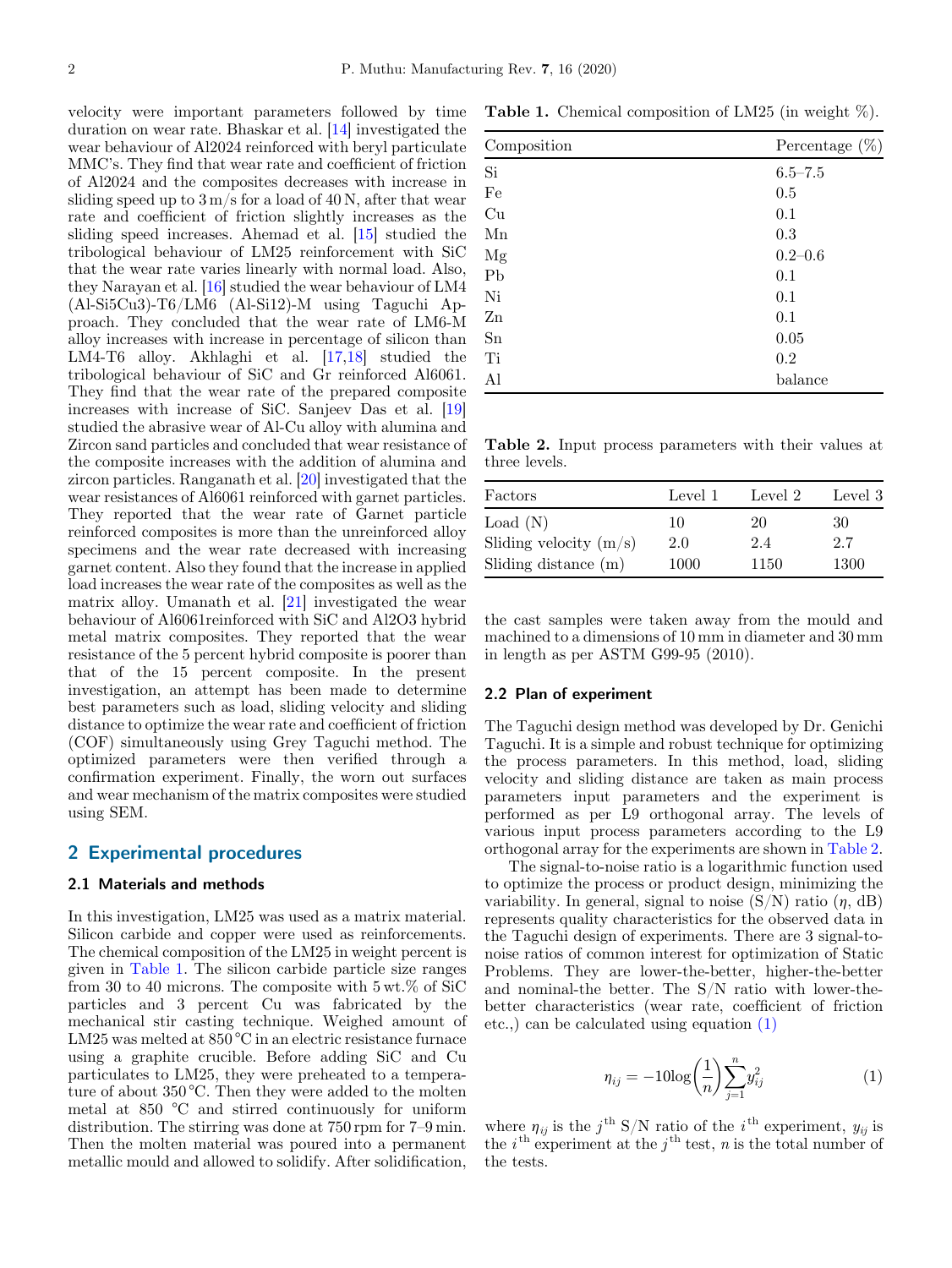| Ex. No         | Load(N) | Sliding velocity<br>(m/s) | Sliding distance<br>(m) | Density<br>$g/mm^3$ | Initial<br>mass(g) | Final<br>mass(g) |
|----------------|---------|---------------------------|-------------------------|---------------------|--------------------|------------------|
| 1              | 10      | $\overline{2}$            | 1000                    | 0.002688            | 6.360864           | 6.351364         |
| $\overline{2}$ | 10      | 2.4                       | 1150                    | 0.002688            | 6.370356           | 6.358111         |
| 3              | 10      | 2.7                       | 1300                    | 0.002688            | 6.430784           | 6.41875          |
| 4              | 20      | $\overline{2}$            | 1150                    | 0.002688            | 6.440568           | 6.431701         |
| 5              | 20      | 2.4                       | 1300                    | 0.002688            | 6.150237           | 6.138626         |
| 6              | 20      | 2.7                       | 1000                    | 0.002688            | 6.400665           | 6.382087         |
| 7              | 30      | $\overline{2}$            | 1300                    | 0.002688            | 6.090467           | 6.050778         |
| 8              | 30      | 2.4                       | 1000                    | 0.002688            | 6.265047           | 6.217758         |
| 9              | 30      | 2.7                       | 1150                    | 0.002688            | 6.390743           | 6.373643         |

<span id="page-2-0"></span>Table 3. Experimental plan and results.



Fig. 1. Pin on disc apparatus.

#### 2.3 Wear test

The pin on disc apparatus (Ducom, model No: ED-201, Bangalore, India) (see Fig. 1) is used to evaluate the wear rate and coefficient of friction of the specimens.

Tests were conducted as per L9 orthogonal array under dry sliding conditions as per ASTM G99-95 (2010) at a room temperature. The counter-face disc is made of EN-31 steel with the hardness of 62 HRC. Initially, the test samples were polished metallographically. The initial weight of the specimen was measured using a single pan electronic weighing machine with least count of 0.0001 g. Then the test the pin was pressed against the counterpart rotating against EN-31 steel with the hardness of 62 HRC. After the test, the specimens were removed, cleaned with acetone, dried and the specimen was weighed to find the final weight of the specimen. From the initial and final weight of the specimen the initial and final volume of the specimen are calculated using the equations  $(2)$  and  $(3)$  and is shown in Table 3.

Initial volume of the specimen  
\n
$$
= \frac{\text{Initial weight of the specimen}}{\text{Density of the specimen}} \tag{2}
$$

Final volume of the specimen

\n
$$
= \frac{\text{Final weight of the specimen}}{\text{Density of the specimen}} \tag{3}
$$

Then final volume loss of the specimen, wear rate and coefficient of friction are calculated using equations  $(4)$ – $(6)$ and is shown in [Table 4.](#page-3-0)

> Volume loss of the specimen  $=$  Final volume of the specimen  $-I$ nitial volume of the specimen  $(4)$

$$
Wear rate = \frac{Volume \text{ loss}}{Sliding \text{ distance}} \frac{\text{mm}^3}{\text{m}} \tag{5}
$$

$$
Coefficient of friction (COF) = \frac{Frictional force}{Normal force}
$$
 (6)

#### 2.4 Grey relational analysis (GRA)

Single performance characteristics can be easily optimized by Taguchi method. However, it is a challenging task for analyzing and solving multi performance characteristics. GRA is one of the techniques used for optimization of control factors having multi-performances. The various steps of GRA technique are:

#### Step 1: Normalization

In this step, measured features of quality characteristics i.e., wear rate and coefficient of friction are first normalized ranging from zero to one. This process is known as Grey relational generation. Three approaches are used for normalization. If the target value of original sequence is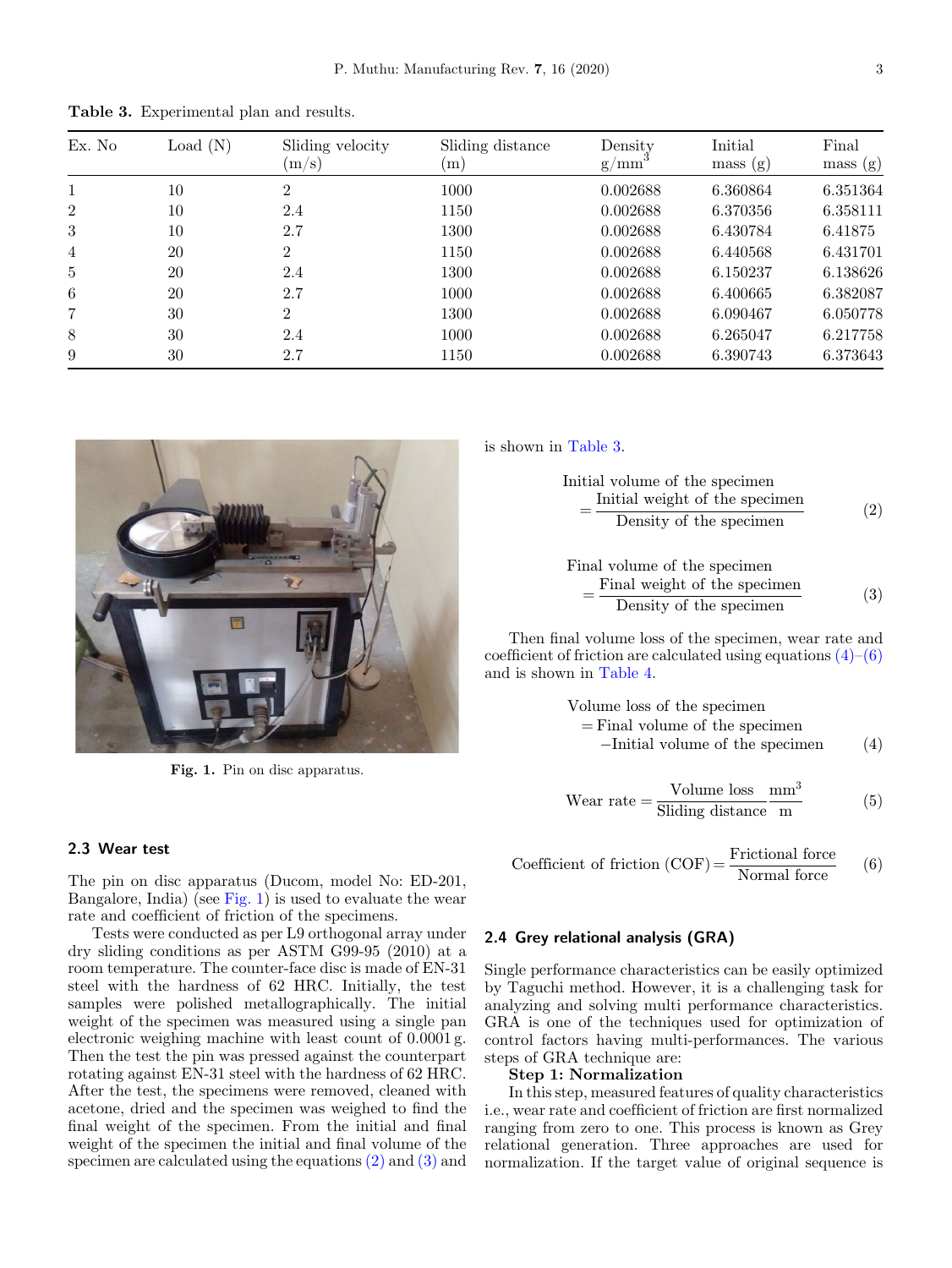| Ex.<br>No      | Load<br>$(\overline{\rm N})$ | Sliding<br>velocity<br>(m/s) | Sliding<br>distance<br>(m) | Initial<br>volume<br>$\rm (mm^3)$ | Final<br>volume<br>$\rm (mm^3)$ | Volume<br>$loss$ (mm <sup>3</sup> ) | Frictional<br>force $(N)$ | Wear rate<br>$\rm (mm^3/m)$ | Coefficient<br>of friction |
|----------------|------------------------------|------------------------------|----------------------------|-----------------------------------|---------------------------------|-------------------------------------|---------------------------|-----------------------------|----------------------------|
| 1              | 10                           | 2                            | 1000                       | 2366.393                          | 2362.859                        | 3.534226                            | 3.52                      | 0.003534                    | 0.3521                     |
| $\overline{2}$ | 10                           | 2.4                          | 1150                       | 2369.924                          | 2365.369                        | 4.555432                            | 4.03                      | 0.003961                    | 0.4032                     |
| 3              | 10                           | 2.7                          | 1300                       | 2392.405                          | 2387.928                        | 4.476935                            | 3.78                      | 0.003444                    | 0.3781                     |
| 4              | 20                           | 2                            | 1150                       | 2396.045                          | 2392.746                        | 3.298735                            | 2.21                      | 0.002868                    | 0.1105                     |
| 5              | 20                           | 2.4                          | 1300                       | 2288.035                          | 2283.715                        | 4.319568                            | 13.52                     | 0.003323                    | 0.6760                     |
| 6              | 20                           | 2.7                          | 1000                       | 2381.2                            | 2374.288                        | 6.911458                            | 7.21                      | 0.006911                    | 0.3605                     |
| 7              | 30                           | $\overline{2}$               | 1300                       | 2265.799                          | 2251.033                        | 14.76525                            | 8.47                      | 0.011358                    | 0.2823                     |
| 8              | 30                           | 2.4                          | 1000                       | 2330.747                          | 2313.154                        | 17.59263                            | 11.75                     | 0.017593                    | 0.3916                     |
| 9              | 30                           | 2.7                          | 1150                       | 2377.509                          | 2371.147                        | 6.361607                            | 11.44                     | 0.005532                    | 0.3813                     |

<span id="page-3-0"></span>Table 4. Wear rate and coefficient of friction.

infinite, then it has a characteristic of "the-larger-thebetter." The original sequence can be normalized using equation (7)

$$
X_i^*(k) = \frac{X_i^0(k) - \min X_i^0(k)}{\max X_i^0(k) - \min X_i^0(k)}\tag{7}
$$

when the lower-the-better characteristic of the original sequence is considered, then the original sequence should be normalized using equation (8)

$$
X_i^*(k) = \frac{\max X_i^0(k) - X_i^0(k)}{\max X_i^0(k) - \min X_i^0(k)}\tag{8}
$$

where  $X_i^0(k)$  is the value after the grey relational generation (data preprocessing), max  $X_i^0(k)$  is the largest value of  $X_i^0(k)$ , min $X_i^0(k)$  is the smallest value of  $X_i^0(k)$ , and  $X^0$  is the desired value.

Step 2 Calculation of Grey relational coefficient and grey relational grade

In this step, the Grey relational coefficient is calculated to express the relationship between the ideal and the actual experimental results. The grey relational coefficient can be found using equation (9).

$$
\xi_i(k) = \frac{\Delta_{\min} + \varsigma \cdot \Delta_{\max}}{\Delta_{oi}(k) + \varsigma \cdot \Delta_{\max}} \tag{9}
$$

where  $\zeta(\epsilon \ 0,1) = \text{distinguished coefficient}, \ \zeta = 0.5 \text{ is}$ generally used.  $\xi_i(k)$  is grey relational coefficient,  $\Delta_{\min}$ is the smallest value of  $\Delta_{oi}(k)$ ,  $\Delta_{max}$  is the largest value of  $\Delta_{oi}(k)$ ,  $\Delta_{oi}(k)$  is the deviation sequence of the reference sequence  $X_o^*(k)$ , and the comparability sequence  $X_i^*(k)$ , namely

$$
\Delta_{oi}(k) = |X_o(k) - X_i(k)|
$$
  

$$
\Delta_{\text{max}} = \max_{\forall j \neq i} \max_{\forall k} |X_o^*(k) - X_j^*(k)|
$$
  

$$
\Delta_{\text{min}} = \min_{\forall j \neq i} \min_{\forall k} |X_o^*(k) - X_j^*(k)|
$$

After obtaining the grey relational coefficient, the Grey relational grade corresponding to each performance characteristic is computed. The grey relational grade can be obtained using equation (10)

$$
\gamma_i = \frac{1}{n} \sum_{k=1}^n \xi_i(k) \tag{10}
$$

where  $y_i$  is the grey relational grade for the *i*th experiment and n is the number of performance characteristics.

## 3 Results and discussion

As per grey relational analysis, the experimental results are normalized using equation  $(4)$  ranging from zero and then using equation [\(5\)](#page-2-0), the normalized results are converted into grey relational coefficient to represent the correlation between the desired and actual data. Finally, by averaging the grey relational coefficient, the grey relational grades and their rank are calculated. The S/N ratio, Normalized S/N ratio of wear rate and COF along with Grey relational coefficient, Grey relational Grade and Rank are shown in [Table 5](#page-4-0).

From the value of Grey relational grade in [Table 5,](#page-4-0) the main effects are tabulated in [Table 6](#page-4-0) and the factor effects are plotted in [Figure 2](#page-4-0). Since the grey relational grade represents the level of correlation between the reference sequence and the comparability sequence, the greater value of the grey relational grade means that the comparability sequence has a stronger correlation to the reference sequence [\[22](#page-7-0)]. In other words, regardless of category of the performance characteristics, a greater grey relational grade value corresponds to better performance [\[23](#page-7-0)]. Therefore, the optimal level of the machining parameters is the level with the greatest grey relational grade value. The reference sequence that was selected here had the "smaller-the-better" characteristic. Therefore, the comparability sequence with the larger value of the grey relational grade would induce smaller wear rate and coefficient of friction. Based on this premise, the level that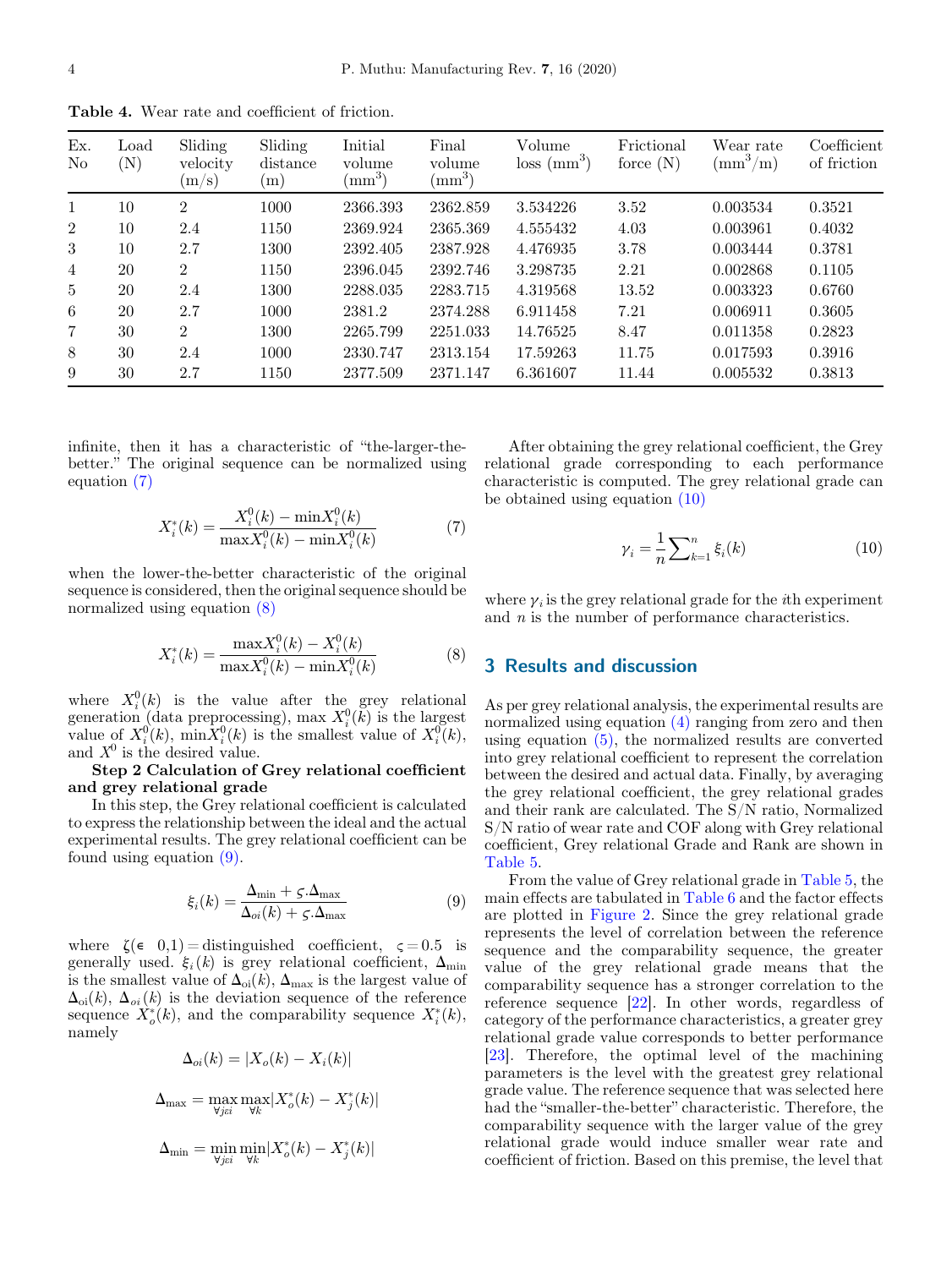<span id="page-4-0"></span>Ex. No. S/N ratio Normalized S/N ratio Grey relational coefficient Grey relational grade Rank Wear rate COF Wear rate COF Wear rate COF 1 49.034 9.069146 0.1151204 0.6397029 0.36104 0.58119 0.47111 8 2 48.043 7.893899 0.1780054 0.7144087 0.37821 0.63646 0.50734 6 3 49.258 8.450164 0.1008986 0.6790492 0.35737 0.60905 0.48321 7 4 50.848 19.13275 0.0000000 0.0000000 0.33333 0.33333 0.33333 9 5 49.569 3.401066 0.0811809 1.0000000 0.35240 1 0.67620 2 6 43.209 8.861894 0.4848702 0.6528771 0.49254 0.59023 0.54139 4 7 38.894 10.98476 0.7587617 0.5179347 0.67454 0.50913 0.59183 3 8 35.093 8.141660 1.0000000 0.6986595 1.00000 0.62395 0.81197 1 9 45.142 8.373912 0.3621696 0.6838962 0.43943 0.61266 0.52605 5

Load Sliding speed Sliding distance Mean of grey relational grade 0.65 0.60 Level Load Sliding velocity Sliding distance 0.55  $0.50$  $0.45$  $10$  $20$  $\overline{30}$  $\overline{2}$  $2.4$  $2.7$ 1000 1150 1300 Factor level

Fig. 2. Effect of grey relational grade.

Source DF Adj. SS Adj. MS F-Value P-Value %C  $\text{Load}$  2 0.041197 0.020598 114.70 0.009 28.14 Sliding velocity 2 0.064535 0.032267 179.67 0.006 44.08 Sliding distance 2 0.040308 0.020154 112.22 0.009 27.53 Residual error  $2 \t 0.000359 \t 0.000180 \t 0.25$ Total 8 0.146399 100

Table 7. Results of ANOVA on grey grade.

Table 6. Main effects on grey grades.

Optimum values.

1 0.4872 0.4654 0.6082\* 2 0.5170  $0.6652^*$  0.4556 3 0.6433\* 0.5169 0.5838 Delta 0.1561 0.1997 0.1526 Rank 2 1  $3$ 

gives the largest average response is selected. From Table 6 and Figure 2, the optimum factors for both the wear rate and the coefficient of friction obtained for the hybrid composite are 30 N load (level 3), 2.4 m/s sliding velocity (level 2), and 1000 m sliding distance (level 1) combination.

# 3.1 Analysis of variance (ANOVA)

ANOVA is a statistical method used to interpret the experimental results. In this work, ANOVA is used to analyze the effects of load, sliding velocity and sliding distance on wear. This analysis was carried out for a level of

# sliding velocity (44.08 percent) influences more on the multi-performance characteristics of LM25/SiC/Cu hybrid composite followed by load (28.14 percent) and sliding distance  $(27.53$  percent).

# 3.2 Confirmation test

After the optimal level of parameters is identified, a confirmation experiment is carried out to predict and

significance of 5 percent, i:e., the level of confidence 95 percent. Table 7 shows the results of the ANOVA for the overall Grey relational grade of MMCs. It is observed from the table that the significant factor is sliding velocity. The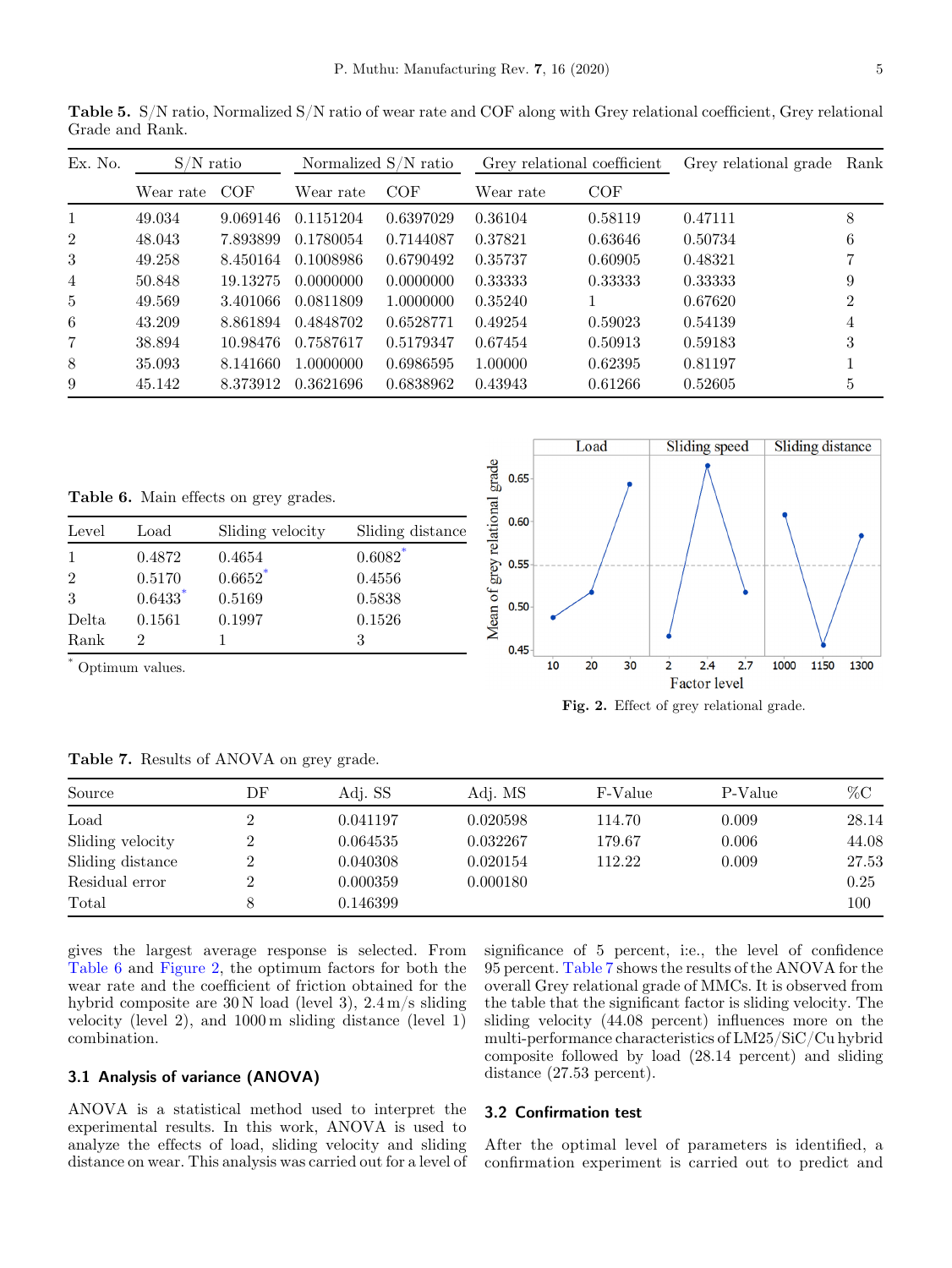|  | Table 8. Results of confirmation experiments. |  |
|--|-----------------------------------------------|--|
|  |                                               |  |

|                        | Initial testing parameters | Optimum testing parameters |            |
|------------------------|----------------------------|----------------------------|------------|
|                        |                            | Prediction                 | Experiment |
| Combination of testing | A2B1C2                     | A3B2C1                     | A3B2C1     |
| Wear rate              | 0.002868                   |                            | 0.017593   |
| <b>COF</b>             | 0.1105                     |                            | 0.3916     |
| Grey relational grade  | 0.333333                   | 0.818299111                | 0.811977   |

verify the improvement of the quality characteristic using the optimal level of design parameters. The predicated gray relational grades of using the optimum level of the dry sliding parameters are calculated using equation (11).

$$
\hat{\gamma} = \gamma_m + \sum_{i=1}^{q} (\overline{\gamma}_i - \gamma_m) \tag{11}
$$

where  $\gamma_m$  is the total mean gray relational grade,  $\overline{\gamma}_i$  is the mean gray relational grade at the optimum level, and 'q' is the number of main parameters that significantly affect the coefficient of friction and wear rate. Table 8 shows the comparison of the predicted grey relational grade with the actual grey relational grade obtained in the experiment using the optimal process parameters.

From Table 8, it is clear that the optimal data obtained from the confirmation test, which was conducted with the level settings parameters of load (30 kN), Sliding velocity  $(2.4 \,\mathrm{m/s})$  and sliding distance  $(1000 \,\mathrm{m})$  had good agreement with the predicted model. Hence the grey relational analysis based on Taguchi method for the optimization of the multi response problems is a very useful tool for predicting the wear rate and coefficient of friction of LM25/ SiC/Cu hybrid metal matrix composites.

## 3.3 Surface morphology

The SEM image of the prepared LM25/SiC/Cu hybrid metal matrix composites is shown in Figure 3. It indicates the nearly uniform distribution of the reinforcement particles in the composite.

After conducting of wear test at optimum conditions  $($ Load  $-$  30 N, Sliding speed  $-$  2.4 m/s and Sliding distance - 1000 m), the morphological changes on the worn surface LM25, LM25 + 5 wt. percent SiC, LM25 + 3 wt. percent Cu and  $LM25 + 5$  wt. percent  $SiC + 3$  wt. percent Cu were examined through scanning electron microscope (SEM). The SEM image of LM25 (Fig. 4a) shows scratches and deep grooves along the sliding direction. The large amount of plastic deformation was also observed. The SEM image of LM  $25 + 5$  wt. percent SiC (Fig. 4b) shows scratches but grooves becomes smaller than the LM25 alone. In the SEM images of LM  $25 + 3$  percent Cu (Fig. 4c) scratches become smaller than the previous compositions. In the SEM image of LM  $25 + 5$  percent  $\text{SiC} + 3$  percent Cu (Fig. 4d), the degree of formation of cracks on the wear surface is not much. It exhibits relatively smoother MML and grooves due to delamination of mechanically mixed layer (MML).



Fig 3. SEM micrographs of LM25/SiC/Cu hybrid Metal Matrix Composites.

This indicate the simultaneous occurrence of formation and delamination of MML. This is due to the properties of SiC and Cu. From this, it is concluded that the less worn surface was identified in LM25 hybrid composite than the unreinforced LM25. This analysis proves that aluminium alloy's wear resistance can be improved with the addition of SiC and Cu reinforcements.

## 4 Conclusions

In the present work, the use of Taguchi's orthogonal array with grey relational analysis to optimize the multiple performance characteristics of LM25 hybrid composites such as wear rate and coefficient of friction has been reported. Based on the present experimental work, the following conclusions were drawn:

- The LM25 hybrid composites have been successfully produced by the stir casting route. The microstructural study clearly reveals a nearly uniform distribution of SiC and Cu in the LM25 matrix alloy.
- Grey relational analysis in the Taguchi method for the optimization of the multi response problems is a very useful tool for predicting the wear rate and coefficient of friction of LM25/SiC/Cu hybrid Metal Matrix Composites.
- From, ANOVA, it is revealed that the sliding velocity (44.08 percent) influences more on the multi-performance characteristics of LM25/SiC/Cu hybrid composite followed by load (28.14percent) and sliding distance (27.53percent).
- The wear rate is increased with load. The wear resistance of the alloy is improved significantly due to particle addition. The composite exhibited lower wear rate than that of the matrix alloy.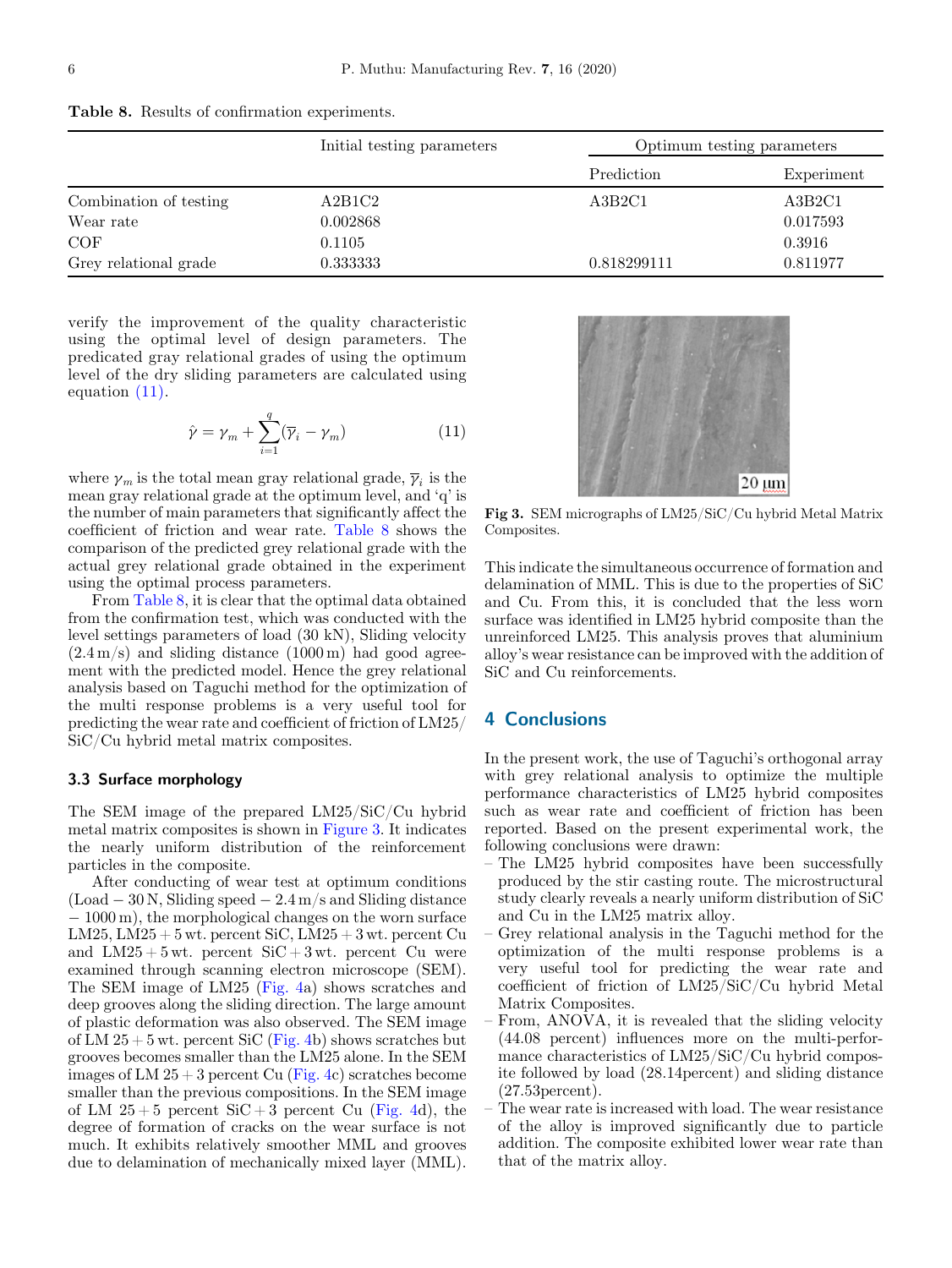<span id="page-6-0"></span>

Fig. 4. SEM micrographs of the worn surfaces of (a) LM25 (b) LM25+5% SiC (c) LM25+  $3\%$  Cu (d) LM25+5%SiC+3%Cu at Load –  $30 \text{ N}$ , Sliding speed  $-2.4 \text{ m/s}$  and Sliding distance  $-1000 \text{ m}$ .

## **References**

- 1. Z.Y. Liu, Q.Z. Wang, B.L. Xiao, Z.Y. Ma, Y. Liu, Experimental and modeling investigation on SiCp distribution in powder metallurgy processed SiCp/2024 Al composites, Mater. Sci. Eng. A 527 (2010) 5582–5591
- 2. B.K. Prasad, S.V. Prasad, A.A. Das, Abrasion-induced micro structural changes and material removal mechanisms in squeeze-cast aluminum alloy-silicon carbide composites, J. Mater. Sci. 27 (1992) 4489–4494
- 3. B.N.P. Bai, B.S. Ramasesh, M.K. Surappa, Dry sliding wear of A356-Al-SiCp composites, Wear 157 (1992) 295–304
- 4. C.S. Lee, Y.H. Kim, K.S. Han, T. Lim, Wear behaviour of aluminum matrix composite materials, J. Mater. Sci. 27 (1992) 793–800
- 5. A.P. Sannino, H.J. Rack, Dry sliding wear of discontinuously reinforced aluminum composites: review and discussion, Wear 189 (1995) 1–19
- 6. A. Sreenivasan, S. PaulVizhian, N.D. Shivakumar, M. Muniraj, M. Raguraman, A study of microstructure and wear behaviour of  $TiB<sub>2</sub>/Al$  metal matrix composites, Latin Am. J. Solids Struct. 8 (2011) 1–8
- 7. V. Gaitonde, S. Karnik, M. Jayaprakash, Some studies on wear and corrosion properties of  $AL5083/Al<sub>2</sub>O<sub>3</sub>/graphite$ hybrid composites, J. Miner. Mater. Character. Eng. 11 (2012) 695–703
- 8. K. Ravi Kumar, K.M. Mohanasundaram, G. Arumaikkannu, R. Subramanian, Analysis of parameters influencing wear and frictional behaviour of aluminium–fly ash composites, Tribology Trans. 55 (2012) 723–729
- 9. L. Zhang, X.B. He, X.H. Qu, B.H. Duan, X. Lu, M.L. Qin, Dry sliding wear properties of high volume fraction SiCp/Cu composites produced by pressureless infiltration, Wear 265 (2008) 1848–1856
- 10. R. Shanawaz Patil, P. Madhu, B.P.G. Manjunath, M. Kalyana Kumar, Investigation of mechanical properties and wear behavior of Lm 25 Aluminum Alloy reinforced with silicon carbide and activated carbon, Int. J. Res. Sci. Innov. 5 (2018) 70–77
- 11. C. Ravi, G.B. Rudrakshi, S.M. Jigajinni, A study on dry sliding wear behaviour of Al-6061 redmud composite, Int. J. Innov. Res. Sci. Eng. Technol. 5 (2016) 7827–7832
- 12. P. Amuthakkannan, V. Manikandan, M. Ayyanar Raja, S. Rajesh, Wear characterization of aluminium/basalt fiber reinforced metal matrix composites – a novel material, Tribol. Ind. 39 (2017) 219–227
- 13. M. Arulraj, P.K. Palani, L. Venkatesh, Experimental investigation on dry sliding wear behaviour of hybrid metal matrix  $(Al-Al<sub>2</sub>O<sub>3</sub>-B<sub>4</sub>C)$  composite, Int. J. ChemTech Res. 9 (2016) 359–364
- 14. H.B. Bhaskar, A. Sharief, Tribological properties of aluminium 2024 alloy-beryl particulate MMC's' bonfring, Int. J. Ind. Eng. Manag. Sci. 2 (2012) 143–147
- 15. J. Ahemad, R.A. Kapgate, N.D. Sadaphal, Y.H. Ahire, Tribological behavior of AL-LM25 and SiC, Int. Res. J. Eng. Technol. 2 (2015) 893–897
- 16. W. Narayan, Mannurkar, P.U. Raikar, Investigation of dry sliding wear behaviour of LM4 (Al  $-$  Si and Cu)  $-$  T6/LM6 (Al-Si12)-M using Taguchi approach, Int. Res. J. Eng. Technol. 2 (2015) 66–74
- 17. S. Mahdavi, F. Akhlaghi, Effect of SiC content on the processing, compaction behavior and properties of Al6061/ SiC/Gr hybrid composites, J. Mater. Sci. 46 (2011) 1502–1511
- 18. F. Akhlaghi, S. Mahdavi, Effect of the SiC content on the tribological properties of hybrid Al/Gr/SiC composites processed by in situ powder metallurgy (IPM) method, Adv. Mater. Res. 264–265 (2011) 1878–1886